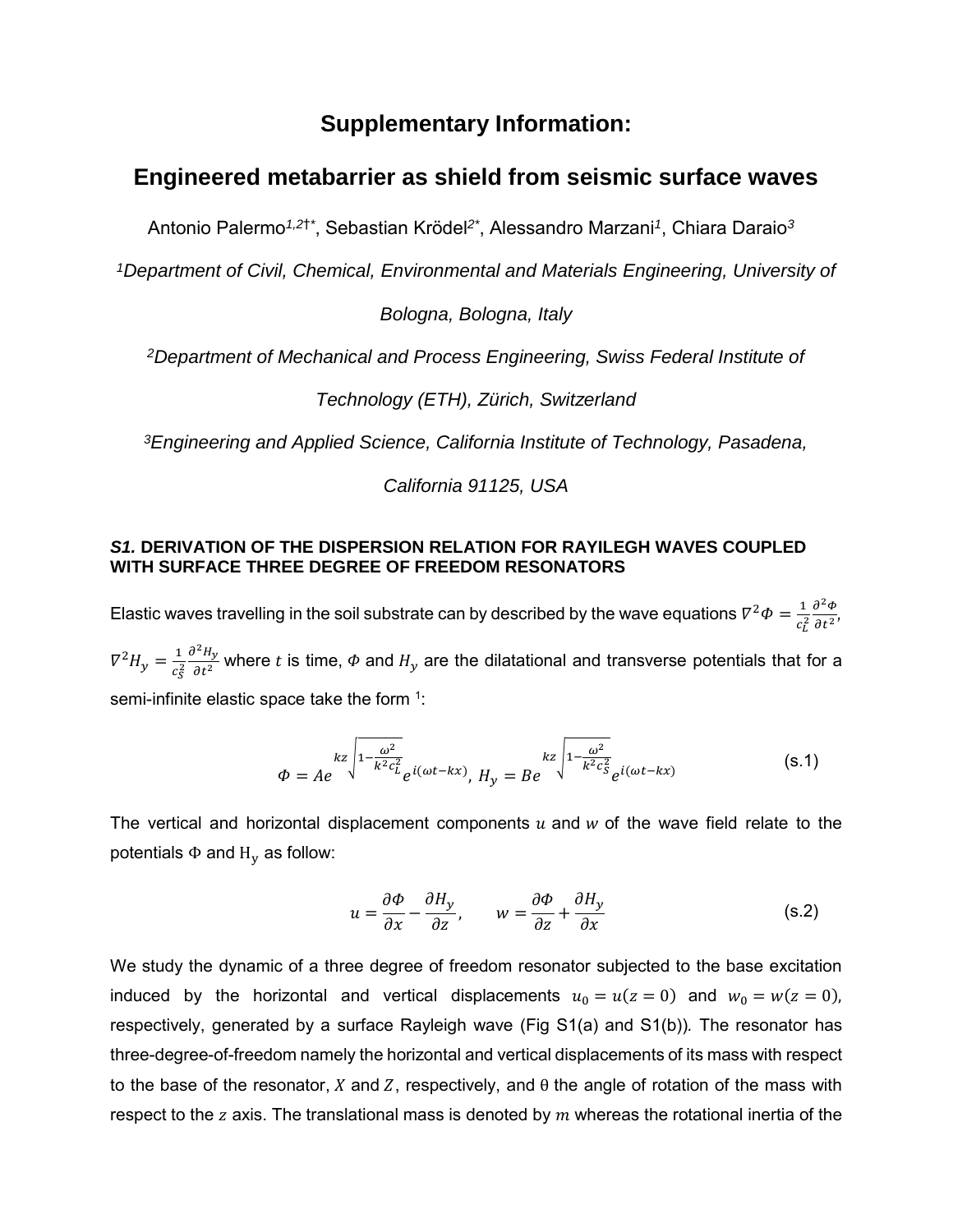mass as  $I$ . We assume that the vertical motion is uncoupled from both horizontal and rotational displacements, while the horizontal and rotational motions are coupled when the bearings are not symmetric, i.e.  $\alpha = \frac{K_{h,1}}{K_h}$  $\frac{K_{h,1}}{K_{h,2}} \neq 1$ , with  $K_{h,i} = \frac{GA_{b,i}}{h_{b,i}}$  $\frac{H_{D,l}}{h_{b,i}}$  being the horizontal stiffness of the bottom and top elastic bearing,  $K_{h,1}$ ,  $K_{h,2}$  respectively (see Fig. S1a)

Therefore, the equations of motion of the resonator subjected to the base displacements  $u_0$  and  $w_0$  read:

$$
m(\ddot{Z} + \ddot{w}_0) + K_v Z = 0,
$$
\n(s.3a)

$$
\begin{bmatrix} m & 0 \\ 0 & I \end{bmatrix} \begin{bmatrix} \begin{bmatrix} \ddot{X} \\ \ddot{\theta} \end{bmatrix} + \ddot{u}_0 \begin{bmatrix} 1 \\ 0 \end{bmatrix} \end{bmatrix} + \begin{bmatrix} K_h & K_{hr} \\ K_{rh} & K_r \end{bmatrix} \begin{bmatrix} X \\ \theta \end{bmatrix} = \begin{bmatrix} 0 \\ 0 \end{bmatrix}
$$
 (s.3b)

where  $K_v$  is the stiffness along the vertical direction;  $K_h = K_{h,1} + K_{h,2} = K_{h,2}(1 + \alpha)$  is the total stiffness along the horizontal direction;  $K_r = \frac{K_{h,2}\alpha h_r^2}{(1+\alpha)}$  $\frac{d_{h2}u_{n}}{d_{1}+a_{2}}$  is the rotational stiffness and  $K_{hr}=K_{rh}=0$  $K_{h,2}(1-\alpha)h_r$  $\frac{1}{2}$  the coupled rotational-horizontal stiffness.

For the vertical motion, we assume a wave solution of the form  $Z = Z_0 e^{i(\omega t - kx)}$  and substitute it into Eq. (s.3a) to obtain  $2$ :

$$
Z_0 = \frac{\omega^2}{\omega_v^2 - \omega^2} w_0 \tag{s.4}
$$

where  $\omega_v^2 = \frac{K_v}{m}$  $\frac{Nv}{m}$ . Similarly, the horizontal-rotational Eqs. (s.3b) can be uncoupled by means of modal analysis, as:

$$
\ddot{\eta}_i + \omega_i^2 \eta_i = \Gamma_i \ddot{u}_0 \text{ and } \Gamma_i = -\frac{\begin{bmatrix} V_{i1} \\ V_{i2} \end{bmatrix}^T \begin{bmatrix} m & 0 \\ 0 & I \end{bmatrix}^T \begin{bmatrix} 1 \\ 0 \end{bmatrix}}{\begin{bmatrix} V_{i1} \\ V_{i2} \end{bmatrix}^T \begin{bmatrix} m & 0 \\ 0 & I \end{bmatrix}^T \begin{bmatrix} V_{i1} \\ V_{i2} \end{bmatrix}} \quad i = 1,2
$$
 (s.5)

where  $\omega_i$  is the natural frequency,  $V_i$  the eigenmode,  $\eta_i$  the modal displacement and  $\varGamma_i$  the modal participation factor. By assuming a wave solution  $\eta_i = \eta_{i,0} e^{i(\omega t - kx)}$  for the resonator mode, and substituting it into Eq.(s.5) we obtain:

$$
\eta_{i,0}(\omega, u_0) = -\frac{\omega^2}{\omega_i^2 - \omega^2} I_i u_0
$$
\n(s.6)

The horizontal and rotational displacements are thus obtained as: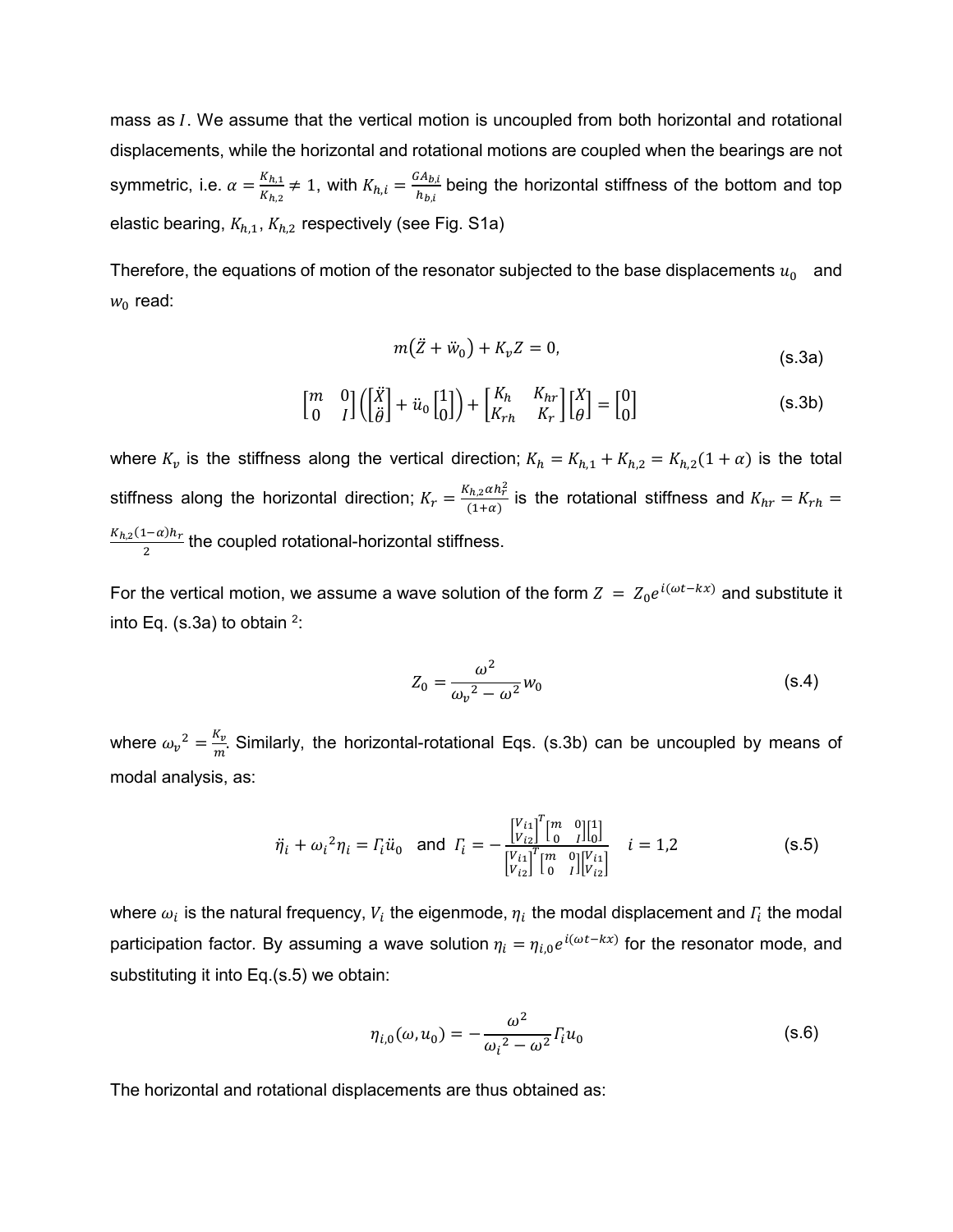$$
\begin{bmatrix} X_0(\omega, u_0) \\ \theta_0(\omega, u_0) \end{bmatrix} = \sum_{i=1}^2 \eta_{i,0}(\omega, u_0) V_i
$$
 (s.7)

By substituting Eqs. (s.4), (s.7) into Eq. (2) of the main text, we obtain the stress boundary conditions in terms of surface displacements  $u_0, w_0$ :

$$
\sigma_{xz,res} = \frac{F_h}{A} = \frac{K_h}{A} X_0(\omega, u_0), \qquad \sigma_{zz,res} = \frac{F_v}{A} = \frac{K_v}{A} \frac{\omega^2}{\omega_v^2 - \omega^2} w_0
$$
(s.8)

that for the case considered in the main text of resonators with only 2 dofs, reduce to:

$$
\sigma_{xz,res} = \frac{F_h}{A} = \frac{K_h}{A} \frac{\omega^2}{\omega_h^2 - \omega^2} u_0, \qquad \sigma_{zz,res} = \frac{F_v}{A} = \frac{K_v}{A} \frac{\omega^2}{\omega_v^2 - \omega^2} w_0
$$
(s.9)

A this stage, using Eq. (s1), Eq. (s9), and isotropic linear elastic stress-strain relations<sup>1</sup> we can obtain the dispersion relation for surface Rayleigh waves coupled with the 3-dof (and similarly 2 dof) resonators. In particular, for the case of 2-dof the dispersion relation has the following closed analytical form:

$$
\left(2 - \frac{\omega^2}{k^2 c_{s,soil}^2}\right)^2 - 4\sqrt{1 - \frac{\omega^2}{k^2 c_{L,soil}^2}}\sqrt{1 - \frac{\omega^2}{k^2 c_{s,soil}^2}}
$$
\n
$$
+ \frac{\omega^4 m}{Ac_{s,soil}^4 \rho_{soil} k^3} \frac{\omega_v^2}{\omega_v^2 - \omega^2} \sqrt{1 - \frac{\omega^2}{k^2 c_{L,soil}^2}} + \frac{\omega^4 m}{Ac_{s,soil}^4 \rho_{soil} k^3} \frac{\omega_h^2}{\omega_h^2 - \omega^2} \sqrt{1 - \frac{\omega^2}{k^2 c_{s,soil}^2}}
$$
\n
$$
+ \frac{\omega^4 m}{Ac_{s,soil}^2 \rho_{soil} k} \frac{\omega_v^2}{\omega_v^2 - \omega^2} \frac{m}{Ac_{s,soil}^2 \rho_{soil} k} \frac{\omega_h^2}{\omega_h^2 - \omega^2} \left(\sqrt{1 - \frac{\omega^2}{k^2 c_{L,soil}^2}} \sqrt{1 - \frac{\omega^2}{k^2 c_{s,soil}^2}} - 1\right)
$$
\n
$$
= 0
$$
\n(8.10)

with  $\omega_h = \sqrt{\frac{K_h}{m}}$  $\frac{K_h}{m}$  and  $\omega_\nu$  =  $\sqrt{\frac{K_\nu}{m}}$  $\frac{\Delta v}{m}$  denoting the horizontal and vertical angular frequencies of the resonator. In Eq. (s.10) one can recognize the standard Rayleigh dispersion term (first line of Eq. (s.10)), the terms related to the vertical and horizontal resonances (second line of Eq. (s.10)) and a further term in which the horizontal and vertical resonances are coupled (third line of Eq. (s.10)). This coupling arises from the elliptical motion of surface waves.

In Fig. S1(c) we show the real roots of the dispersive relation  $\omega(k)$  for the soil coupled with the 3 dof resonators (the geometrical and mechanical parameters in Table S1 of the main text have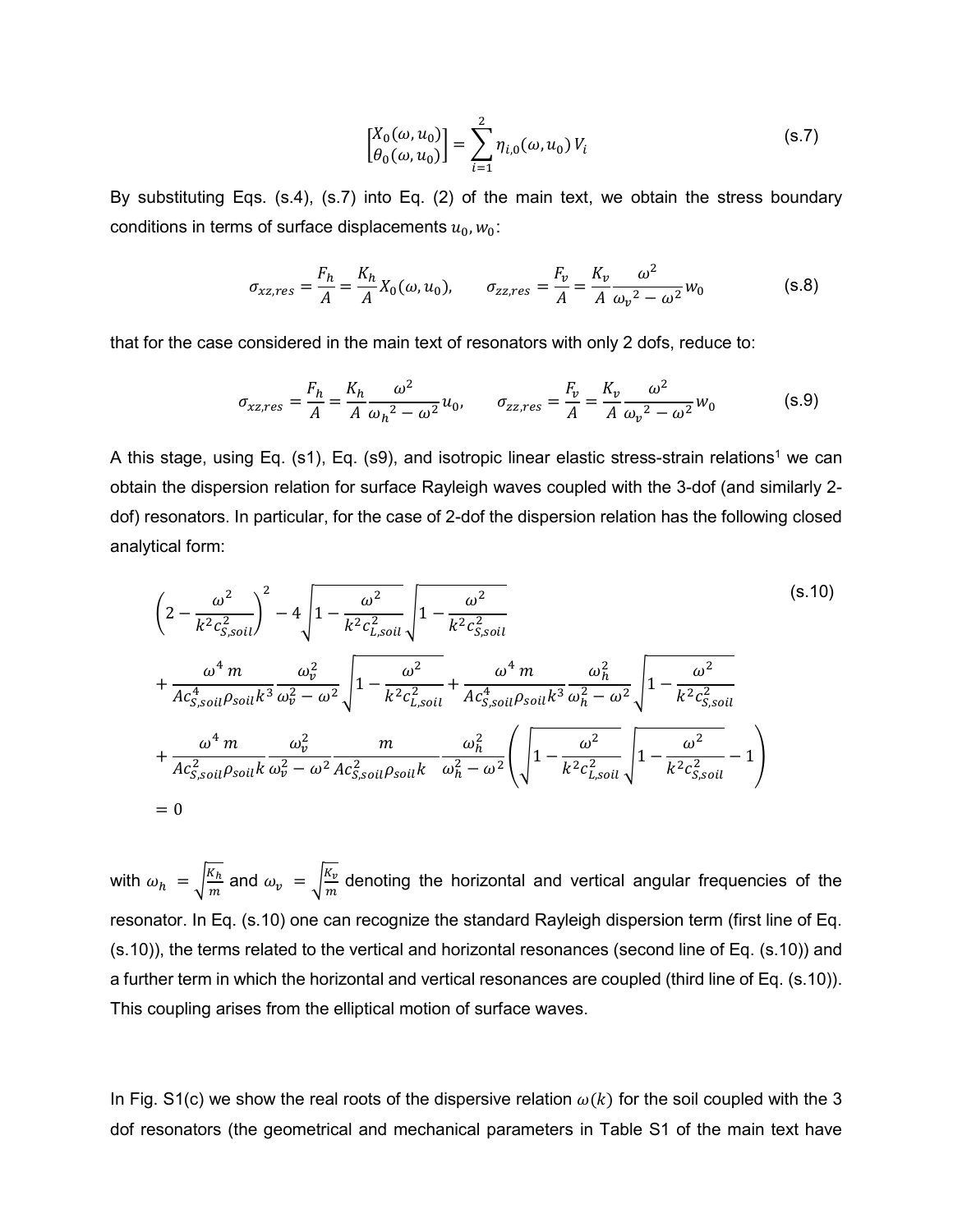been used). For this symmetric resonator, the two resonant modes are uncoupled and correspond to a pure horizontal translation and a pure rotation of the resonator with eigenfrequencies:

$$
f_h = \frac{1}{2\pi} \sqrt{\frac{K_h}{m}} = 2.6 \text{ Hz} \quad f_r = \frac{1}{2\pi} \sqrt{\frac{K_r}{I}} = 4.6 \text{ Hz}
$$
 (s.11)

However, in a full uncoupled system the rotational motion cannot be excited by the horizontal base displacement. On the contrary in the real system, the variation of the surface wave horizontal displacement along the resonator depth induces resonator rotation. To account for this we introduce a small numerical asymmetry  $\alpha = 1.01$ . As shown in Fig. S1(c) the rotational motion does not substantially effect the position and size of the occurring band gap. However, we observe a further flat branch at the rotational resonance frequency.

We underline that the use of the modal analysis to extract the response of the resonator can be extended to multi-dof (or even multi-mass) resonator systems.



**Fig. S1.** Interaction of surface waves with 3-dof resonators. (a) Horizontal and rotational kinematics of the resonator. (b) Schematic of 3-dof resonators interacting with surface waves. (c) Corresponding dispersion relation.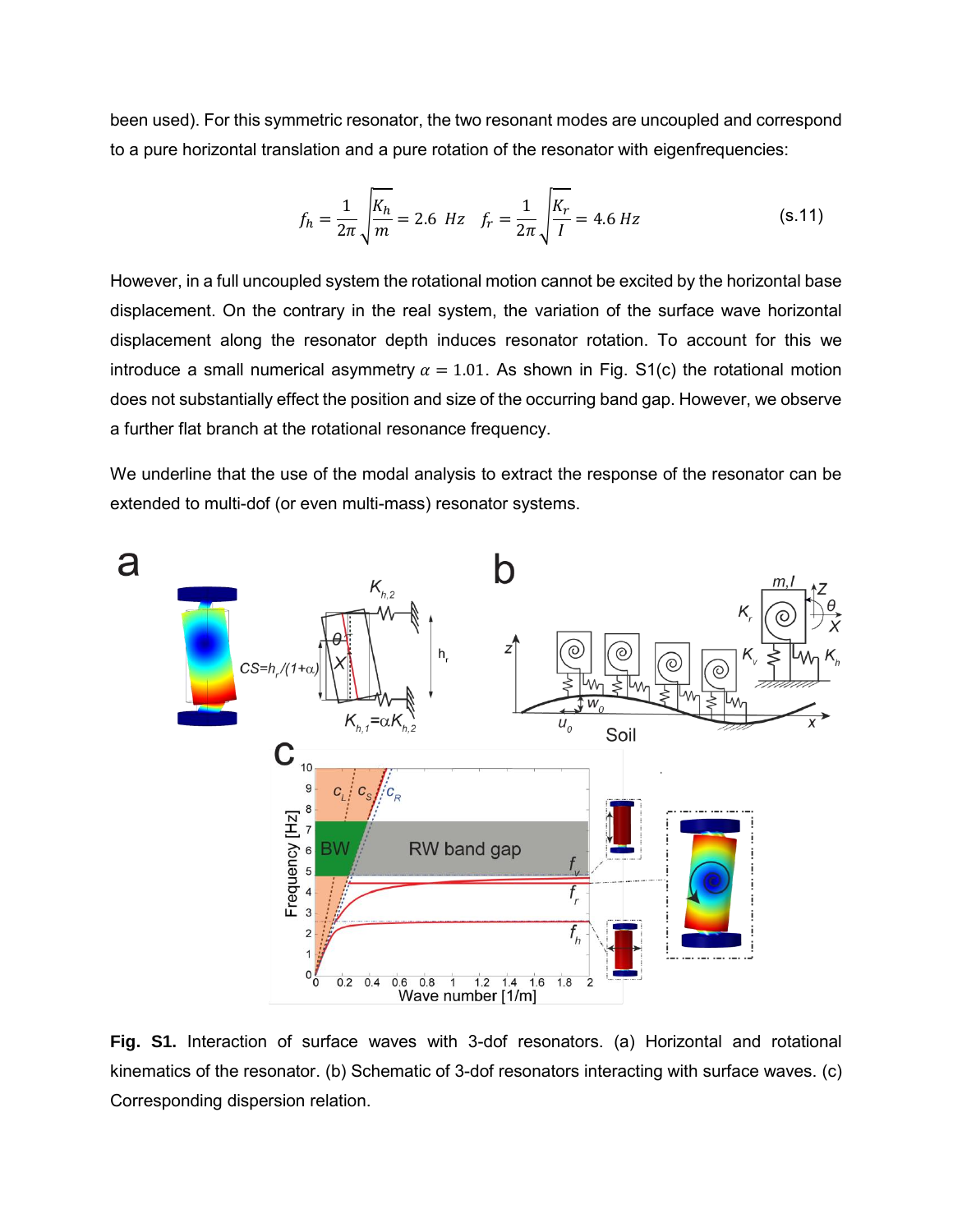#### *S2 BAND GAP FREQUENCY EDGES AND NORMALIZED BANDWITH*

The approximate dispersion relation for the soil-resonator system obtained by neglecting the horizontal and rotational resonances reads (2):

$$
\left(\frac{\omega^2}{\omega_v^2} - 1\right) \left( \left(2 - \frac{\omega^2}{k^2 c_s^2}\right)^2 - 4\sqrt{1 - \frac{\omega^2}{k^2 c_L^2}} \sqrt{1 - \frac{\omega^2}{k^2 c_s^2}} \right) = \frac{m\omega^4}{Ac_s^4 \rho k^3} \sqrt{1 - \frac{\omega^2}{k^2 c_L^2}}
$$
(s.12)

Inspection of the analytical relation allows to identify the frequency of the band gap (BG) lower  $\omega^$ and upper  $\omega^+$  edges:

BG Lower edge: 
$$
\qquad \text{for } k \to \infty \qquad \left(\frac{\omega^2}{\omega_v^2} - 1\right) = 0 \qquad \omega^- = \omega_v \qquad \qquad \text{(s.13)}
$$

BG upper edge:

for 
$$
\omega = kc_S
$$
  $\left(\frac{\omega^2}{\omega_v^2} - 1\right) = \frac{m\omega}{A\rho c_S} \sqrt{1 - \frac{c_S^2}{c_L^2}}$  (s.14)  
introducing  $\beta = \frac{m\omega_v}{2A\rho c_S} \sqrt{1 - \frac{c_S^2}{c_L^2}}$   $\omega^+ = \omega_v \left(\beta + \sqrt{\beta^2 + 1}\right)$ 

From the BG lower and upper edges the band gap normalized width

 $\Delta\Omega = \frac{\omega^+ - \omega^-}{2.5 \times 10^{-4} \text{ kg}}$  $\frac{\omega}{0.5*(\omega^++\omega^-)}$  (Eq. (4) in the main text) is obtained.

## **S2. Experimental characterization of the resonator**

In Fig. S2(a) we show a typical transient response of the resonator to incoming surface waves. The resonator shows a narrow spectrum centered around its resonance frequency  $f_{v,exp}$  (Fig S2(b)). We found a small variation in resonance frequency and quality factor over all resonators (approximately 10%).